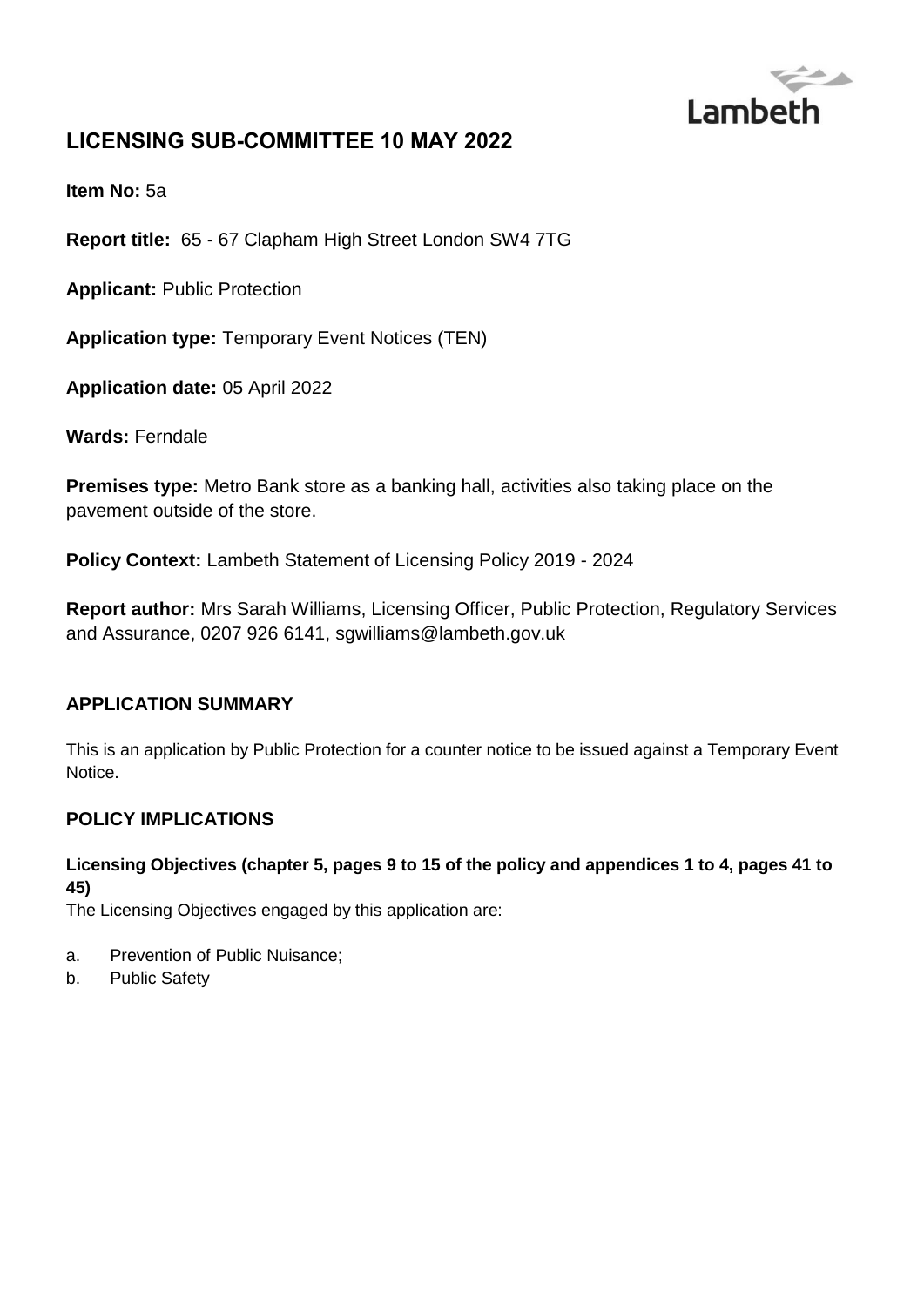### **1. APPLICATION**

- 1.1 On 5 April 2022, Miss Amy McNeil gave the Licensing Authority a Temporary Event Notice (TEN) under section 100 of the Licensing Act 2003.
- 1.2 The Notice will authorise regulated entertainment.
- 1.3 It is proposed to provide this activity to no more than 499 persons at the premises from 11:00 17:30 hours on 15 May 2022.
- 1.4 A copy of the notice is attached to this report as **Annex A**.

### **2. REPRESENTATION**

- 2.1 An objection to the notice was received from the Public Protection Service on 7 April 2022, which engages with the licensing objectives of the prevention of public nuisance and public safety.
- 2.2 The responsible authority is of the view that there is insufficient information in the application, and they are concerned that the event will not be managed satisfactorily, so as to prevent any anti-social behaviour or public nuisance.
- 2.3 The last date for objections to be received to the notice was 8 April 2022.
- 2.4 A copy of the objection has been provided to the applicant and is attached to this report as **Annex B**.

#### **3. CURRENT LICENCE**

3.1 There is no premises licence in place for the address.

#### **4. BACKGROUND HISTORY**

4.1 The applicant has informed the Licensing service that they have submitted an application for a pavement licence from Lambeth Highway Department. The Licensing service has not received any confirmation as to the status of this application.

#### **5. OBSERVATIONS**

- 5.1 The parts of the Statutory Guidance (April 2018) relevant to this application and the representations received are Chapters:
	- 7) Temporary Event Notices;
	- 9) Determining Applications; and,
	- 15) Regulated Entertainment.
- 5.2 The parts of the Statement of Licensing Policy that relevant to this application and the representations are Sections: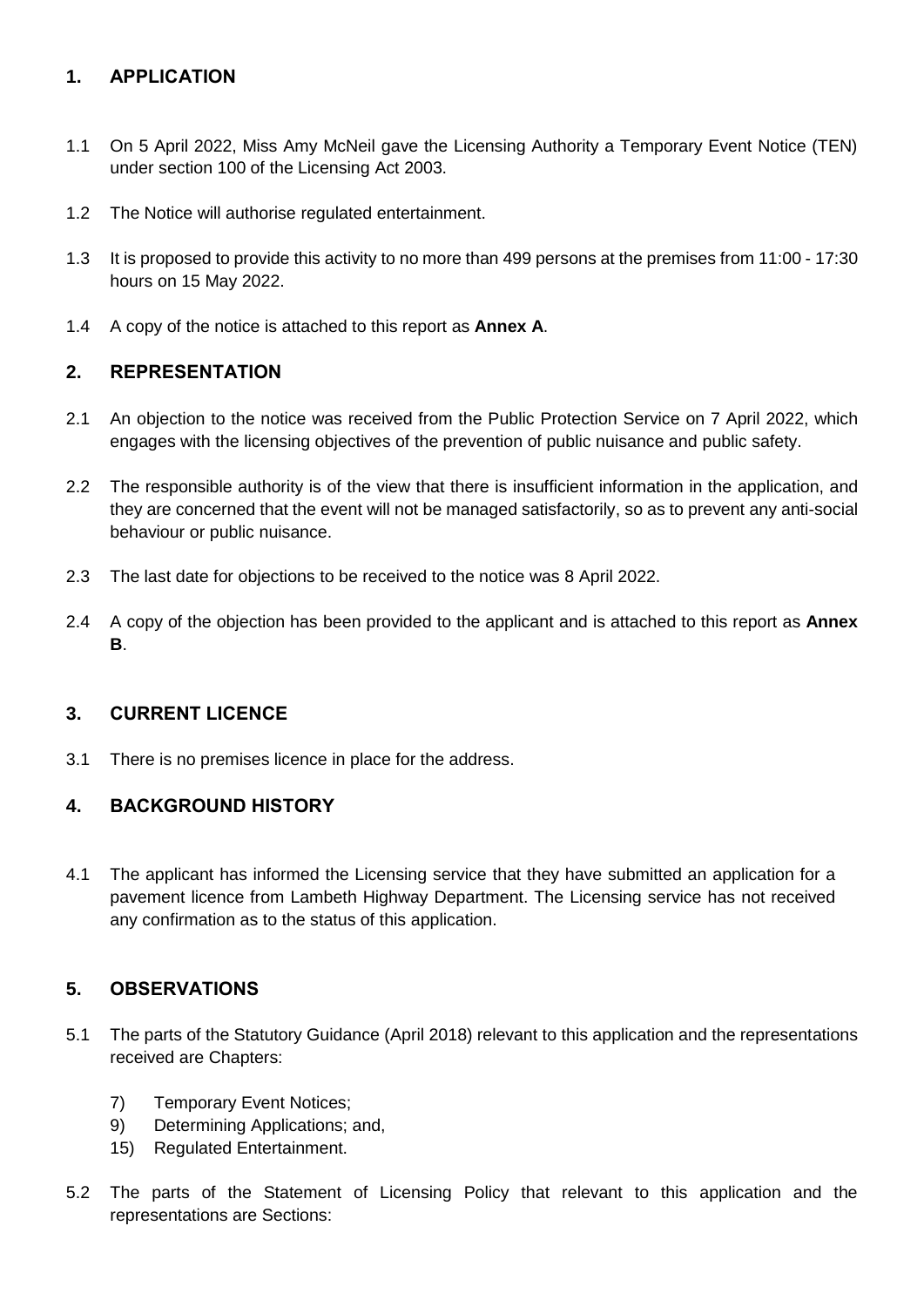- 5) The Licensing Objectives
	- 5.11) The Prevention of Crime and Disorder
	- 5.20) Public Safety
	- 5.27) Prevention of Public Nuisance

Policy 6 - Temporary Events

Appendix 1 – The Prevention of Crime and Disorder Appendix 2 – Public Safety Appendix 3 – Prevention of Public Nuisance Appendix 5 – Recommend hours by location Appendix 6 – Types of premises Appendix 7 – Major, District and local Town Centres

#### **6. CONCLUSION**

Members have two options when determining this Notice:

- a. To issue a Counter-Notice;
- b. To refuse to issue Counter-Notice.